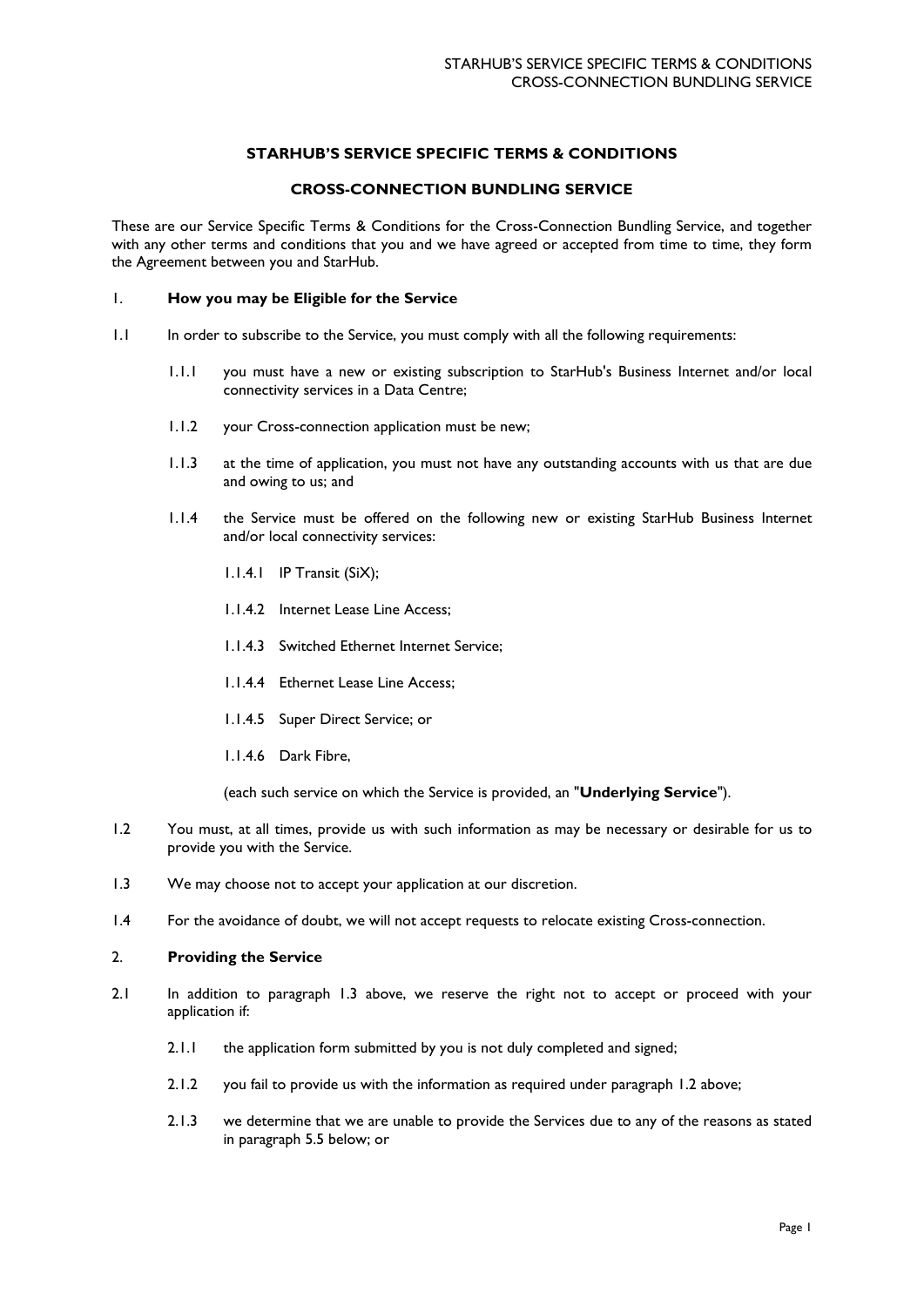- 2.1.4 we discover that (i) you have failed to provide any equipment or resource as we may request; or (ii) have not provided them under the operating conditions and specifications stipulated by us for the proper performance of the Service or for the installation, operation and maintenance of the Service.
- 2.2 When we accept your application form for the Service, we will notify you of the commencement date for the provision of the Service and this date will be known as the ready for service ("**RFS**") date. The RFS date is conditional upon the site survey and approval of the works by the Service Provider, which shall be within 1 month from the application date. We reserve the right to change the RFS date without liability.
- 2.3 If we are unable to provide the Service by the RFS date, then you may either:
	- 2.3.1 cancel that part of the Service which we are unable to provide by the RFS date, without being liable to pay any cancellation Charges; or
	- 2.3.2 accept that part of the Service which we are ready to provide, and pay for the same at our prevailing rate(s).

This shall be your sole and exclusive remedy and you shall have no claim against us for our failure to provide the Service by the RFS date. We have no further liability to provide the Service by the RFS date.

- 2.4 If you request to defer the provision of the Service to a date after the RFS date we originally agreed to, you will be liable to pay a reservation fee at our prevailing rate(s).
- 2.5 If you cancel your application for the Service before the RFS date, you shall pay us our prevailing cancellation Charges, which shall be 100% of the recurring subscription Charges for the Minimum Period of Service.

## 3. **Minimum Period of Service**

- 3.1 The initial Minimum Period of Service for the Service is the period from the commencement date as determined in accordance with paragraph 4.1 below, until the end of the initial minimum period of service of the Underlying Service. Upon the expiry of the initial Minimum Period of Service, the Service will be renewed automatically on a monthly basis unless either party gives the other party at least 90 days' written notice of termination prior to the expiry of the then current period. Each time the Underlying Service is renewed for a further minimum period of service, the Minimum Period of Service for the Service will be correspondingly extended.
- 3.2 In computing whether or not you have fulfilled the Minimum Period of Service, any period for which the Service is suspended or ceased will not be counted. If the Service is suspended or ceased and subsequently reactivated, the Minimum Period of Service will be automatically extended by such period of suspension or cessation.
- 3.3 If we agree to any changes to the Service as requested by you (including any upgrade to the Service) or the renewal of the Service, we are entitled to require the Minimum Period of Service to be recommenced from the date the Service is changed or renewed.

# 4. **Duration of Service**

- 4.1 The Service under this Agreement will commence on the RFS date as notified by us to you in accordance with paragraph 2.2 above.
- 4.2 This Agreement will continue until terminated according to the provisions of this Agreement.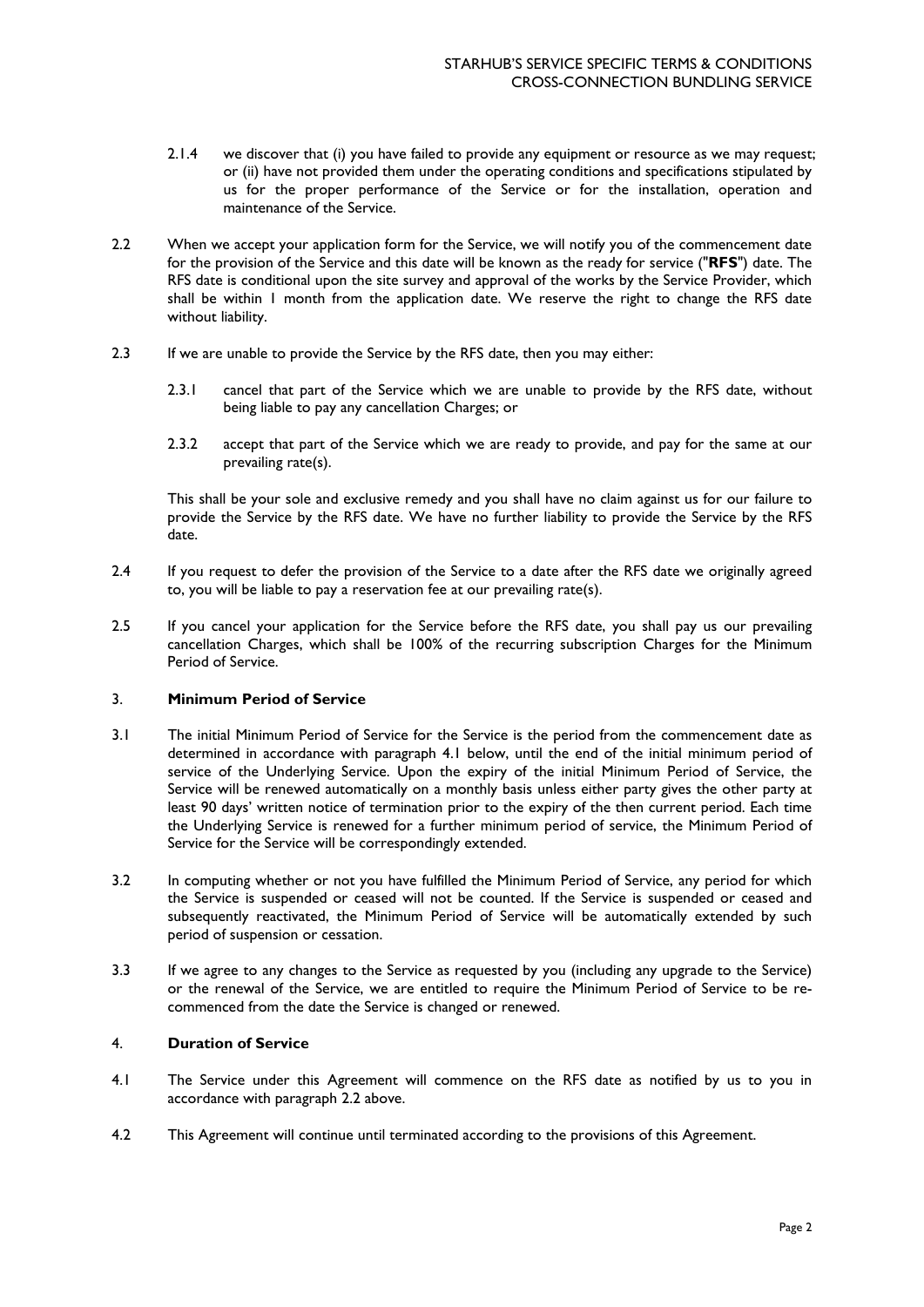### 5. **Scope of the Service**

- 5.1 We will provide the Service to you according to the particulars set out in the application form. We shall not be responsible if any of the particulars provided by you in the application form is incorrect, false and/or incomplete.
- 5.2 You may request us to change, from time to time, the Service particulars set out in the application form, subject to our written agreement and your payment of the prevailing administrative fee chargeable by us. If there is such change, the subscription Charges payable and the particulars of the Service will be amended accordingly. For the avoidance of doubt, you will continue to be liable for the payment of such revised subscription Charges pursuant to paragraph 8.1 below.
- 5.3 The Service depends on the interconnection between your network and our Network via the local and/or international leased circuit connection (as may be applicable). However, the Service does not include the provision of our local and international leased circuit connection. You shall be solely responsible at your own cost and expense (i) to procure and maintain the local and/or international leased circuit connection subscription (as may be applicable) with us; and (ii) for providing all equipment, hardware, software and power supply necessary to connect to and use the Service.
- 5.4 In addition, you acknowledge and agree that unless we otherwise agree in writing, we are not responsible for providing any support, whether technical or otherwise, to any of your networks which are connected to or used in conjunction with the Service.
- 5.5 You acknowledge and agree that availability of the Service is subject to:
	- 5.5.1 availability of the Service Provider's resources, including network availability, materials and manpower at the time at which the Service is requested or delivered; and
	- 5.5.2 provisioning time for the Service. Such provisioning time will be determined by the Service Provider and may be changed by them without us being liable to you.

#### 6. **Using the Service**

- 6.1 You are responsible for ensuring your applications, equipment, hardware, software and networks meet the minimum system requirements of the Service as we may determine from time to time, and that they are compatible and may properly function and inter-operate with the Service. We will not be liable for any Service or network failure or performance issues resulting from non-compliance with such requirements.
- 6.2 You must ensure that all applications, equipment, hardware, software or networks connected to or used with the Service are connected and used in accordance with:
	- 6.2.1 all applicable instructions, safety and security procedures applicable to the use of such applications (or as the case may be, equipment, hardware, software or networks); and
	- 6.2.2 all instructions, notices and directions as we may determine from time to time.
- 6.3 The Service may not be compatible with certain applications, equipment, hardware, software or networks. We will not be responsible for any failure, disruption or interference in the Service or such applications, equipment, hardware, software or networks which may arise from your use of the Service in conjunction with such applications, equipment, hardware, software or networks.

# 7. **Your Responsibilities**

7.1 You agree that you shall: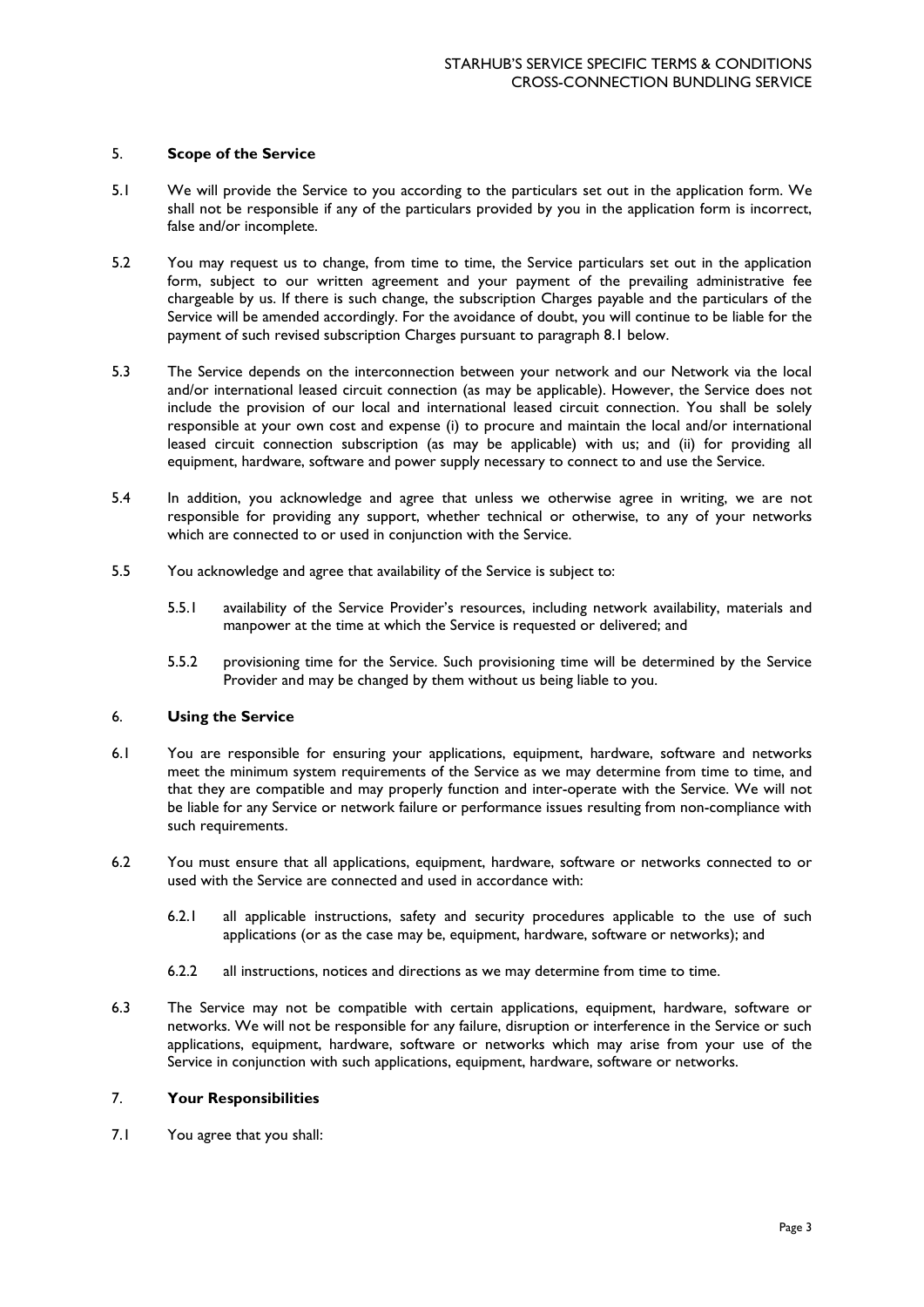- 7.1.1 provide accurate and complete particulars and information to us and such particulars and information will be set out in the application form;
- 7.1.2 provide an authorisation letter as requested for application verification by the Service Provider if necessary;
- 7.1.3 where applicable, allow the Service Provider to connect to and/or access your network, systems and/or equipment under the scope of the Service and perform the necessary management action that it deems reasonably necessary in the execution of the Service; and
- 7.1.4 acknowledge and understand that if you do not fulfil your obligations or provide the necessary information as provided in this Agreement, then the Service may be degraded or we may not be able to provide the Service to you.

### 8. **Paying for the Service**

- 8.1 You are liable to pay a recurring subscription Charge for the Service at the prevailing prescribed rate(s). You will be billed in advance for the subscription Charge at monthly intervals or such intervals as we may decide.
- 8.2 Billing and payment disputes that may be raised by you will be treated in accordance with our Business General Terms & Conditions.
- 8.3 We shall have the right to revise the Service Charges upon giving you written notice.

# 9. **Additional Charges**

- 9.1 There will be additional Charges:
	- 9.1.1 for provision of the Service or installation outside our normal scope or hours of work; and
	- 9.1.2 if the Services requested by you are provided at a greater cost than what we would normally incur because of the materials used or the expedited installation of Services requested (subject to our prior written approval).

In these cases, we will notify you of the additional Charges before the Service and/or installation starts.

- 9.2 If you report a fault and either no fault is found or we determine that the fault is not due to our Network, installation or configuration, then you must:
	- 9.2.1 pay us a fee for the fault report at our prevailing rate; and
	- 9.2.2 reimburse us for all other costs (including labour and transport charges) incurred by us for attending to your request.

## 9.3 **Liability**

- 9.4 The Service (including any installation or support Service) is provided on an "as is" and "as available" basis. You agree that you use the Service or rely on any Content obtained through the Service at your sole risk. To the fullest extent allowed by the law, we do not give any assurances, guarantees, or warranties, either express or implied, in relation to such Service or Content. In addition, we will not be liable for any delay or failure to provide the Service, or any interruption or degradation of the quality of the Service which may arise from any of the following:
	- 9.4.1 an act or omission of an underlying carrier, Service Provider, vendor or other third party;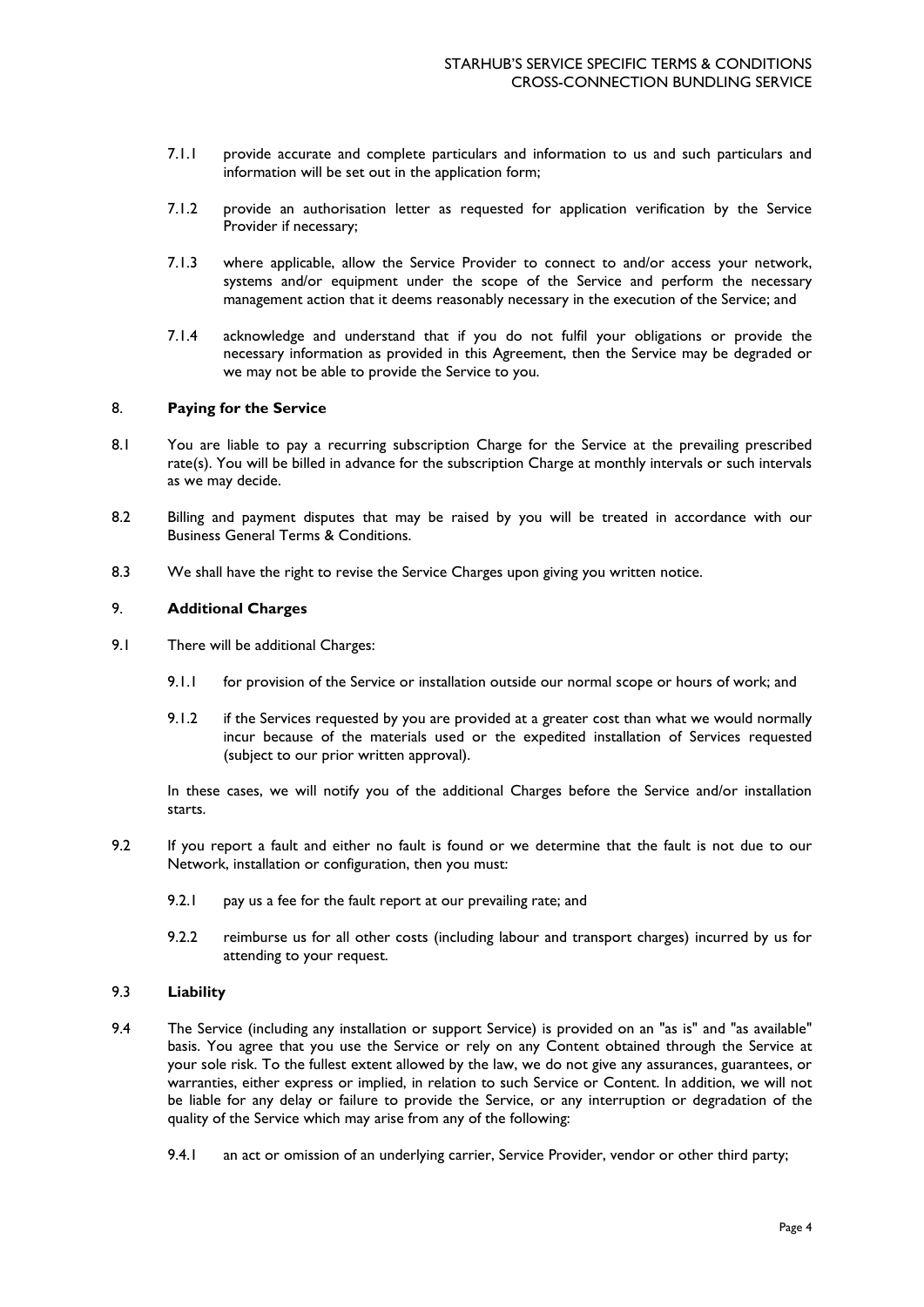- 9.4.2 equipment, network or facility failure;
- 9.4.3 equipment, network or facility upgrade or modification;
- 9.4.4 force majeure events such as acts of God, acts of nature, strikes, fire, war, riot, acts of terrorism and governmental actions;
- 9.4.5 equipment, network or facility shortage:
- 9.4.6 equipment or facility relocation;
- 9.4.7 service, equipment, network or facility failure caused by the loss of power to you;
- 9.4.8 any act or omission by you or any person using the Service provided to you or Equipment provided to you;
- 9.4.9 any third party's service, equipment, software, network or facility; and/or
- 9.4.10 any other cause that is beyond our control, including a failure of or defect in any equipment, the failure of an incoming or outgoing communication, and the inability of communications to be connected or completed, or forwarded.
- 9.5 Except as set out in this Agreement, we expressly exclude all other liability we may have to you, including all liability in contract, tort, negligence, misrepresentation, strict liability or statute. This exclusion applies for our benefit and that of the Service Providers whose networks are connected to each other or to the Network, all companies, directly or indirectly owned, wholly or partly owned or controlled by us or any of these parties, and all their officers, employees, contractors and agents or anyone else to whom we or these parties are responsible ("**the Relevant Parties**") and whether it relates to anything caused by or resulting from anything we and/or any of the Relevant Parties do or omit or delay in doing (even if done, omitted or delayed fraudulently, wilfully, recklessly, maliciously or negligently), whether or not it is contemplated or authorised by any agreement you have with us.
- 9.6 The relevant Service Provider and/or Affiliate providing the Services or carrying out the actions set out in this Agreement shall be responsible for its acts or omissions.

# 10. **Customer Service Warranty**

- 10.1 We offer no service level, performance commitments, or warranties for the Service.
- 10.2 Our Service demarcation ends at the Meet-Me-Room and/or Main Distribution Frame room (as may be applicable). Please note that the Cross-connection beyond our demarcation is not part of StarHub's Business Internet and local connectivity services' customer service warranties.

#### 11. **Ending and Suspending the Service**

- 11.1 In addition to the rights either party may have against the other party under this Agreement for any antecedent breach of this Agreement and subject to the provisions of this paragraph 11, this Agreement or the Service hereunder may be terminated by either party giving at least 3 months' written notice to the other party.
- 11.2 If you give us notice that ends during the applicable Minimum Period of Service you must immediately pay us the early termination Charges equivalent to the aggregate of the monthly recurring Charges for the remainder of the unfulfilled Minimum Period of Service.
- 11.3 If the Service or this Agreement is terminated pursuant to paragraph 11.4 or 11.5 below, you will compensate us for any damages or losses we may suffer because of the termination. In addition, if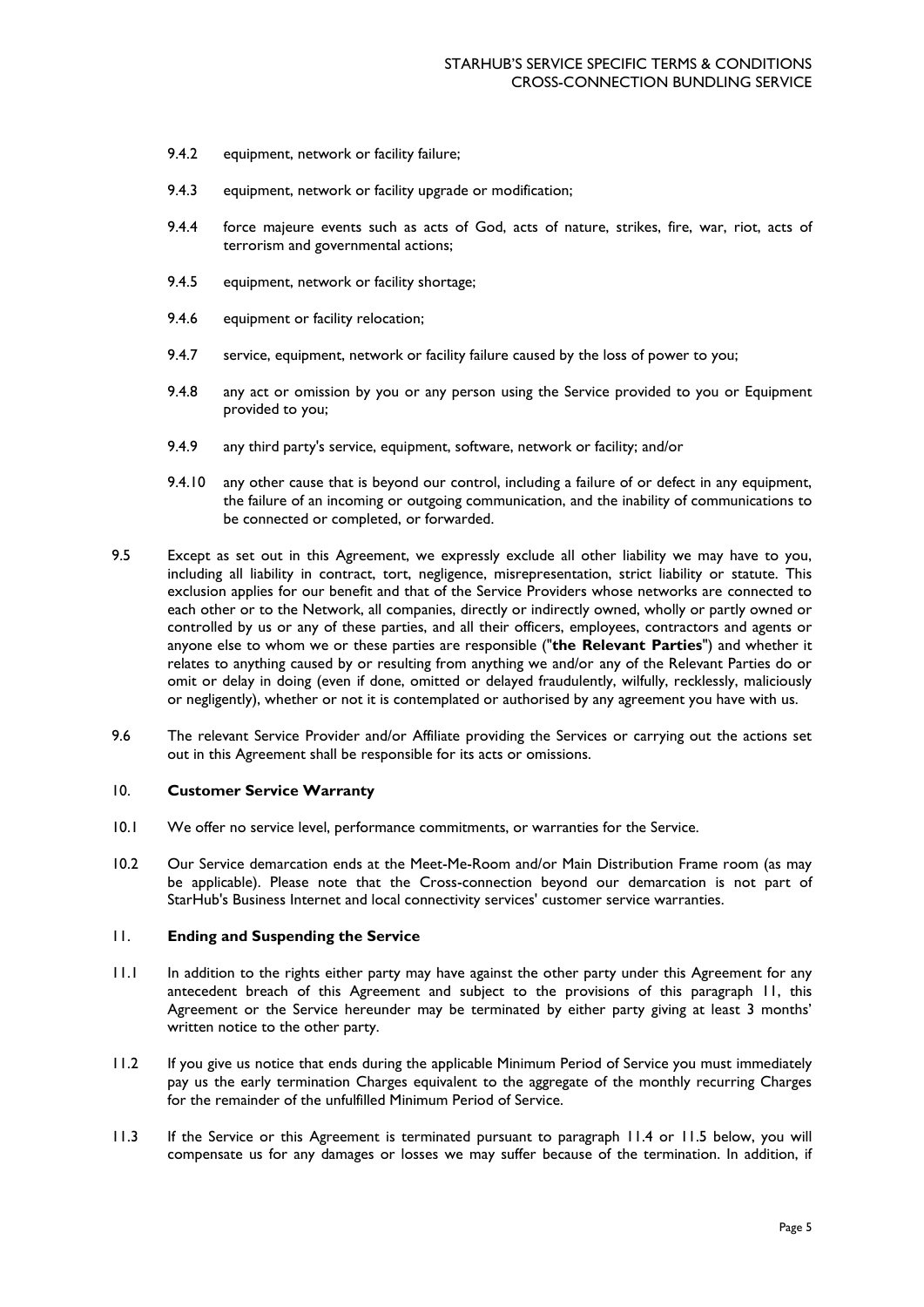such termination occurs during the applicable Minimum Period of Service, you have to pay us the sums referred to in paragraph 11.2 above.

- 11.4 In the event of any of the following:
	- 11.4.1 you breach any of the terms and conditions of this Agreement or any other agreement you have with us;
	- 11.4.2 you become or are likely to become bankrupt or insolvent, or die;
	- 11.4.3 you make any arrangement or composition with or assignment for the benefit of your creditors or go into either voluntary or compulsory liquidation or a receiver, trustee, judicial manager or administrator is appointed over any of your assets;
	- 11.4.4 the equivalent of any of the events referred to in paragraphs 11.4.2 and 11.4.3 above under the laws of any relevant jurisdiction occurs to you;
	- 11.4.5 you provide incorrect, false, inaccurate or incomplete information to us;
	- 11.4.6 the requirements of any relevant regulatory authority result in us having to stop providing the Service or to provide the Service in a manner which is unacceptable to us;
	- 11.4.7 we believe you are likely to create imminent harm (such as interruption, disruption, congestion, signal leakage and any Unauthorised Act) to our Network or any third party's networks or systems or our provision of the Service, or defraud us, or are likely to create imminent harm or harass or are abusive to our personnel; or
	- 11.4.8 for any reason beyond our control (including loss of any licence, way-leave or easement, requirements of any governmental or regulatory authority or orders by the court and cessation or failure to deliver by a third party supplier) we are unable to provide the Service,

we may suspend or terminate all or any part of the Service or terminate this Agreement with 7 working days' notice (for paragraphs 11.4.1 and 11.4.5 above) or with immediate effect (for paragraphs 11.4.2, 11.4.3, 11.4.4, 11.4.6, 11.4.7 and 11.4.8 above) in each case without compensation to you, and without prejudice to our rights to damages for any antecedent breach by you of this Agreement. You may immediately contact our business helpdesk or our account manager to tell us why such suspension or termination should not occur. We will consider each case and where we deem appropriate, will not proceed with the suspension or termination of such account or take any other appropriate action where necessary.

- 11.5 If we suspect that you are using or allowing the Service to be used for fraud, misconduct or any other illegal or improper purpose, we will refer this to the relevant authorities and comply with directions or guidelines issued by them, without notice or reference to you.
- 11.6 If and when you make good any breach or default, we may restore any suspended Service after you have paid for any reinstallation, restoration or re-connection Charges and reimbursed us for our reasonable costs in suspending the Service.
- 11.7 If the Service is terminated, all sums due, accruing due or payable to us in respect of the Service up to the date of termination (including late payment Charges) will, upon the termination, become immediately due and payable to us.
- 11.8 In addition to paragraph 11.6 above, we reserve the right to charge you our prevailing reactivation Charges for restoring any suspended Service. Restoration of any Service is subject to our absolute discretion.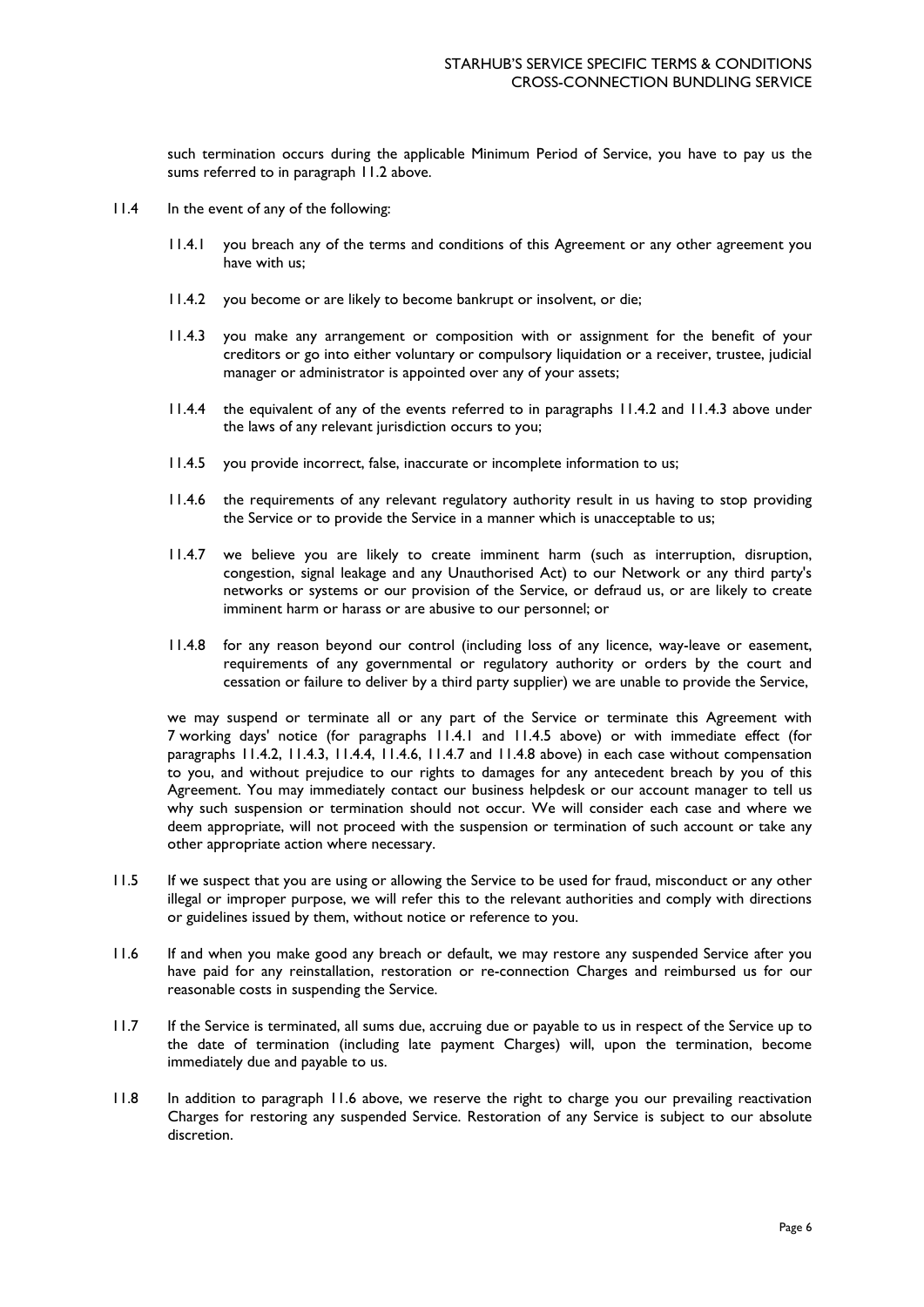11.9 The termination of this Agreement will not affect any accrued rights or remedies of either party against the other party.

### 12. **Other Legal Matters**

#### 12.1 **Changes to this Agreement**

12.1.1 We may from time to time change any of these Terms & Conditions and/or any other applicable terms and conditions for the Services you subscribe for. We may also from time to time withdraw, suspend, or change any of the Services. We will try, where we reasonably can, to give you advance notice of such changes, and we will notify you of such changes in writing or via our website, or such other form as we may decide. The display of the revised terms and conditions on our website will constitute notice of the changes and your continued use of the Service will be taken as acceptance thereof.

#### 12.2 **Matters beyond our Control**

- 12.2.1 We will not be liable for any delay or failure in performance under this Agreement resulting from matters beyond our control. These include acts of God, requirements of any governmental or regulatory authority, war, national emergency, accident, fire, lightning, equipment failure, cyber-attacks (including any type of offensive manoeuvre that targets computer information systems, infrastructure, computer networks or personal computer devices), computer software or software malfunction (including due to malicious software programmes), interception of online communication, identity theft, electrical power failure, faults, interruption or disruption of the Network or the networks of other Service Providers or of your equipment or the equipment of any third party, riots, strikes, lock-outs, industrial disputes (whether or not involving our employees), epidemics of infectious diseases or acts of terrorism.
- 12.2.2 In addition to paragraph 12.2.1 above, we will not be liable for any delay or failure in performance of the Service resulting from any delay or failure of any third party (including any supplier) to deliver or provide any facilities, infrastructure, equipment or Service to us. When this happens, we will not be responsible for any interruption or disruption of the Service or if you cannot access or use the Service.

#### 12.3 **Meanings**

This paragraph 12.3 sets out how certain words and phrases are used in this Agreement. Terms used but not defined in these Service Specific Terms & Conditions shall have the respective meanings given to them in the Business General Terms & Conditions.

#### **What these words mean in this Agreement**

- 12.3.1 "**Cross-connection**" refers to point to point physical cable or other wiring interconnection that exits from Customer's Equipment and/or Customer's POD Equipment (as may be applicable) and connects to Starhub Demarcation Equipment within a Data Centre.
- 12.3.2 "**Customer**" means the subscriber for the Service.
- 12.3.3 "**Customer's Equipment**" refers to all network and/or computer equipment that is in the Data Centre, including equipment that is owned, leased and licensed or otherwise obtained for use by you in the Data Centre.
- 12.3.4 "**Data Centre**" means a Service Provider's data centre.
- 12.3.5 "**Main Distribution Frame**" refers to a place in a Data Centre where exchange equipment and terminations of local loops are connected.